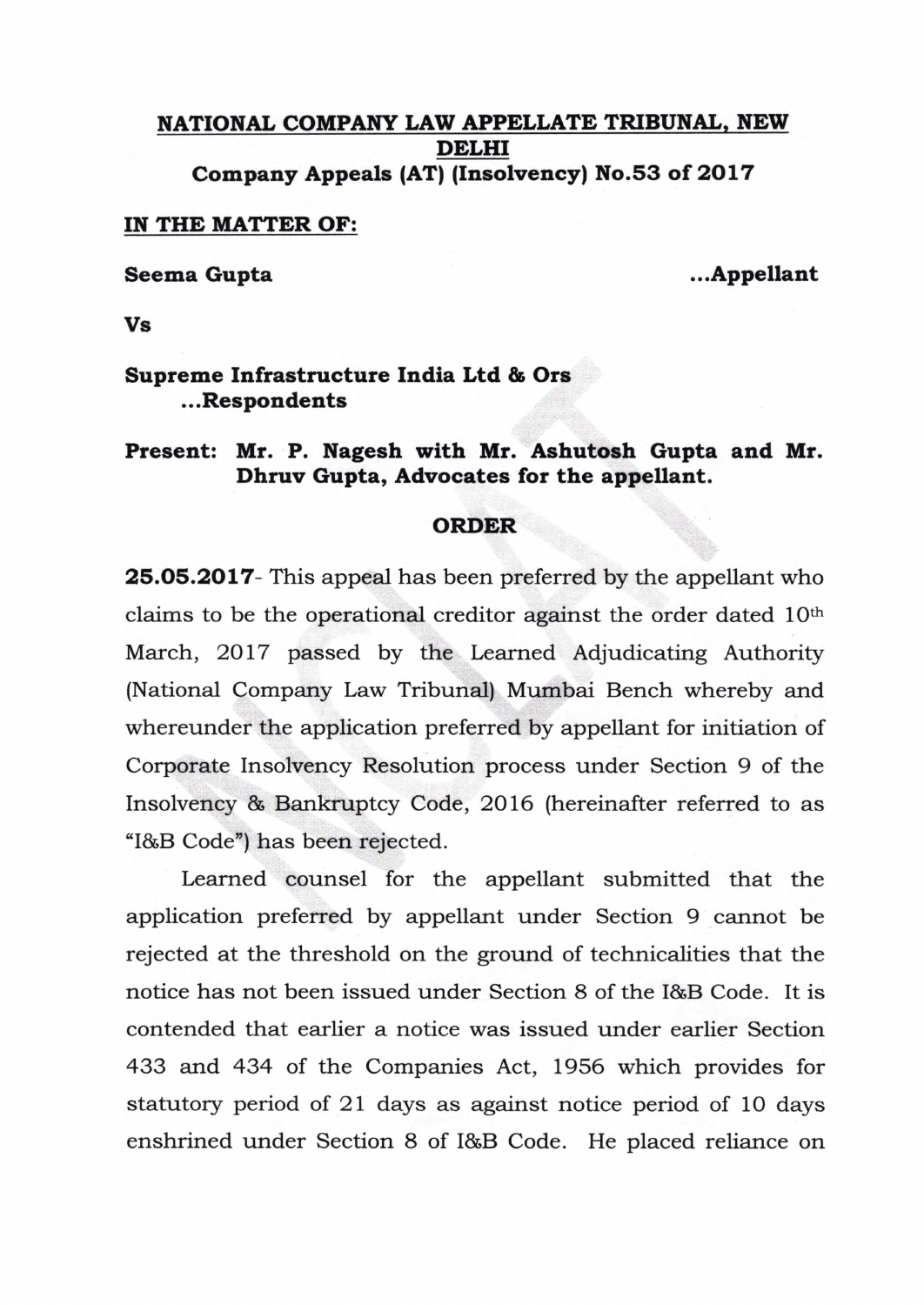Section 6(B) of the General Clauses Act but it is not necessary to discuss all such submissions in view of the provisions of law, as discussed below.

Before filing of an application under Section 9 it is mandatory to issue a notice under Section 8 of I&B Code, 2016, relevant of which reads as follows:

*"8(1) An operational creditor may, on the occurrence of a default, deliver a demand notice of unpaid operational debtor copy of an invoice demanding payment of the amount involved in the default to the corporate debtor in such form and manner as may be prescribed."* 

Section 9 mandates filing of the petition only after expiry of the period of 10 days from the date of delivery of notice or invoice demanding payment under sub-section (1) of Section 8, which reads as follows:

*"9(1) After the expiry of the period often days from the date of delivery of the notice or invoice demanding payment under sub-section (1) of Section 8, if the operational creditor does not receive payment from the corporate debtor or notice of the dispute under sub-section (2) of section 8, the operational creditor may file an application before the Adjudicating Authority for initiating a corporate insolvency resolution process."* 

From the aforesaid provisions it will be clear that without a notice under sub-section (1) of Section 8, no application can be preferred under Section 9 of I&B Code.

Similar question was considered by this Appellate Tribunal **in "Era Infra Engineering Ltd Vs Prideco Commercial Projects**  Pvt Ltd, Company Appeal (AT)(Ins) No.31 of 2017". In the said case the Appellate Tribunal vide judgement dated 3rd May, 2017